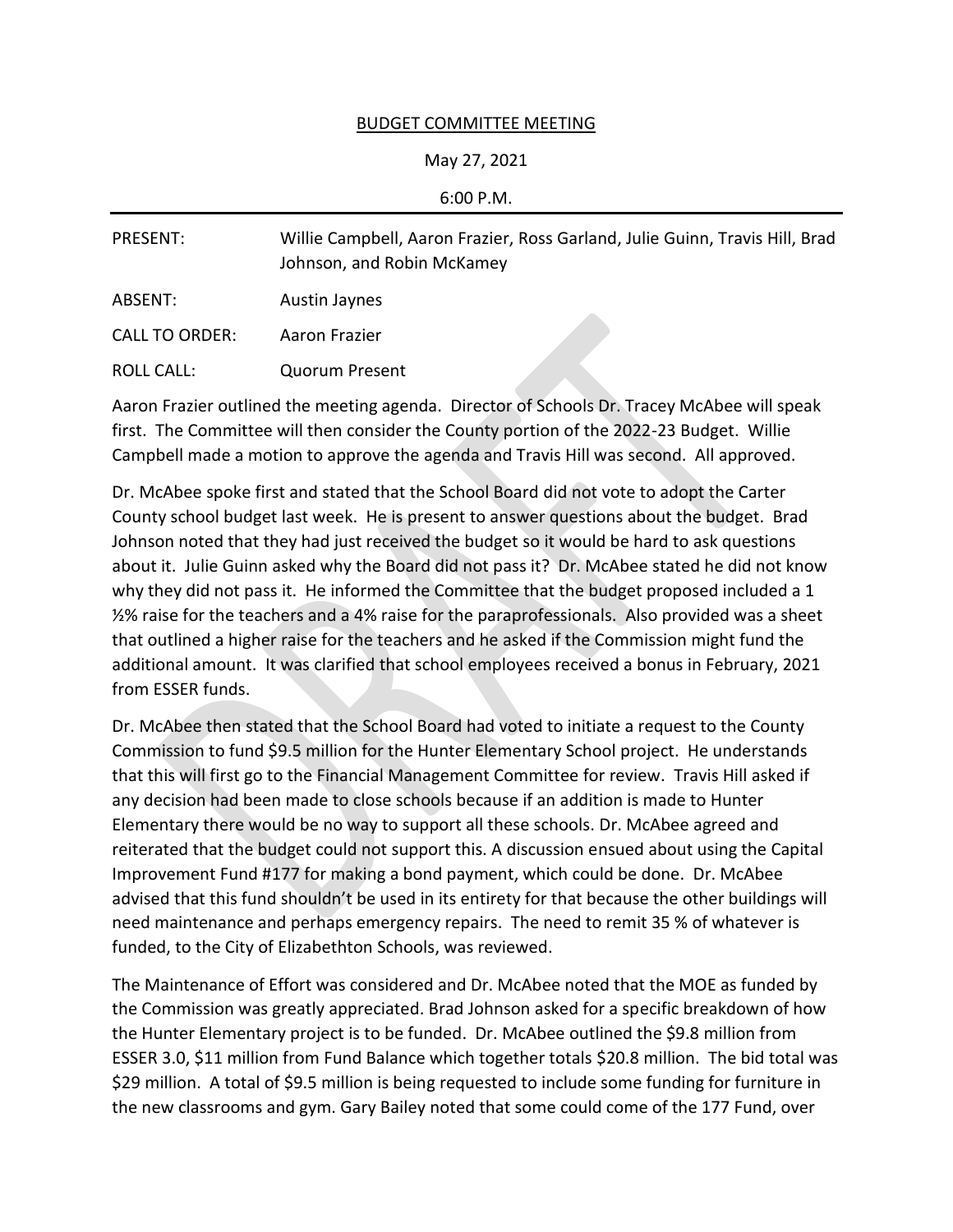the next two years to cut the \$9.5 million to about \$5.5 million, and this would make it a lot easier of a request.

Brad Johnson asked why this is being done now. One major point is the funding coming out of ESSER 3.0, which will never happen again.

Dr. McAbee noted that in the past few years over 40 positions have been eliminated from the budget due to retirements and normal attrition. Other issues were discussed such as roofing and the septic permits at Keenburg and Valley Forge Elementary. If schools were combined once the Hunter Elementary project is completed, it would save about \$1 million in operating costs and improved student to teacher ratios. Aaron Frazier concurred that while it is difficult on the communities where the schools close, it benefits everyone in the district by using some of this money to give raises and to not raise taxes. The school district has lost significant numbers of students in the past several years due to changing demographics and a loss due to COVID.

Brad Johnson asked that for specific items to be presented at the June  $8<sup>th</sup>$  Financial Management Committee meeting, to include a detailed funding plan and options for financing. He stated that perhaps the Hampton Elementary School preliminary plan could be funded in the same bond.

Aaron Frazier asked the School District to return in 10 days with an approved budget for all its departments. A Budget Meeting will be scheduled for June  $8<sup>th</sup>$  at 6:00 pm for this purpose. It was reiterated that the School Board members can come to this meeting, but the Commissioners cannot attend the school's meetings and actively discuss or influence anything.

By this time, Mr. Anthony Garland, the School Board President was in attendance. He was asked of the plans to close schools. He stated he can only speak for himself and that he did not want to borrow money and keep schools open. It was reiterated that the school budgets are to be presented on June 8<sup>th</sup>, which will be a voting meeting. June 9<sup>th</sup> is a County Commission Workshop.

The meeting was recessed for a break.

The committee reconvened and considered the proposed budgets for various County departments.

- Motion was made by Willie Campbell, seconded by Robin McKamey to approve the HIGHWAY/PUBLIC WORK's budget as presented. By a roll call vote of all ayes, motion carried.
- Motion was made by Robin McKamey, seconded by Julie Guinn to approve the SOLID WASTE/SANITATION FUND's budget as presented. By a roll call vote of all ayes, motion carried.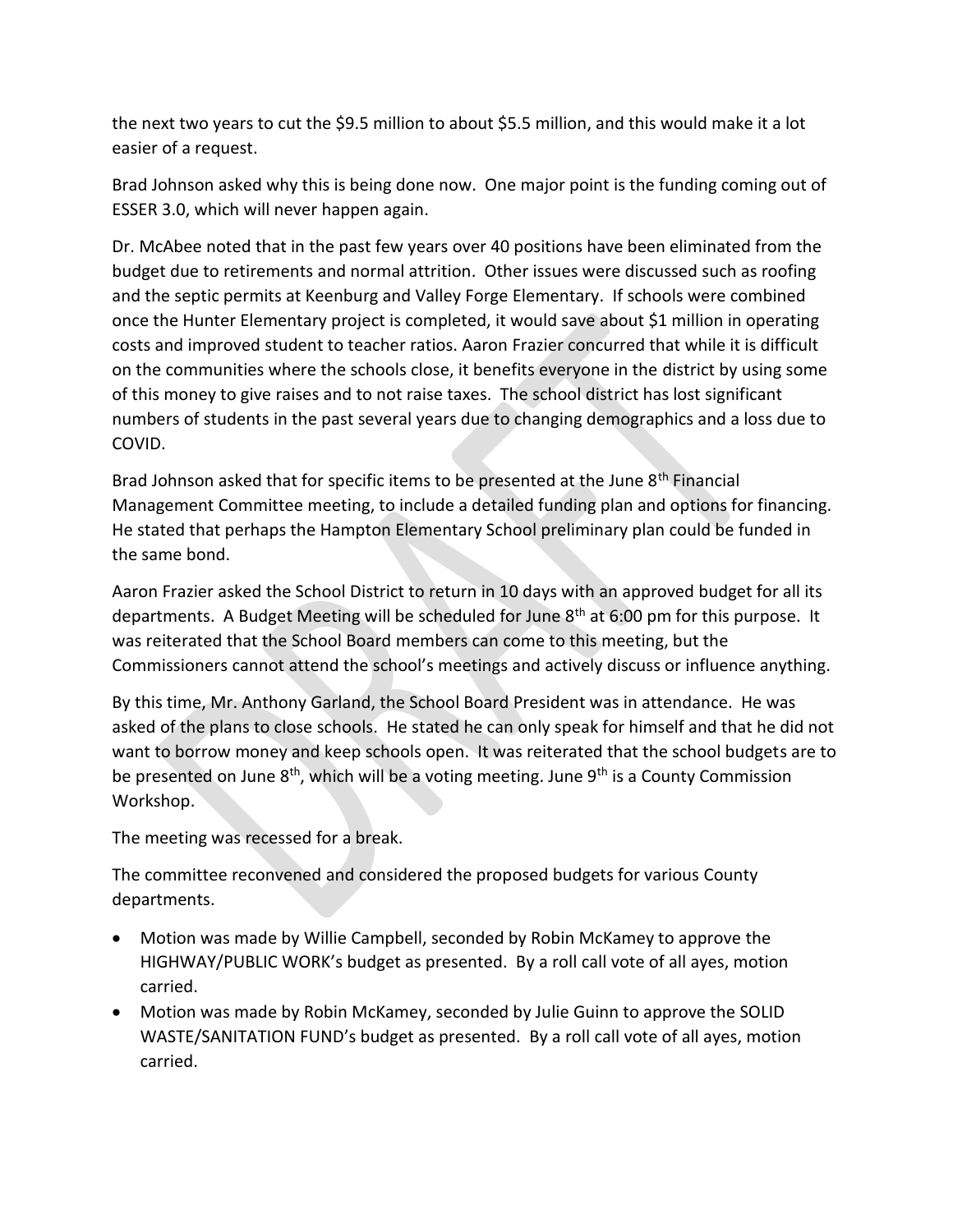- Motion was made by Ross Garland, seconded by Robin McKamey to approve the HEALTH DEPARTMENT FUND's budget as presented. By a roll call vote of all ayes, motion carried.
- Motion was made by Willie Campbell, seconded by Julie Guinn to approve the DRUG CONTROL FUND's budget as presented. By a roll call vote of all ayes, motion carried.
- Motion was made by Travis Hill, seconded by Brad Johnson to reject the SPORTS AND RECREATION FUND'S budget as presented. By a roll call vote of all ayes, motion carries. The Sports and Recreation budget will be presented again at the June  $8<sup>th</sup>$  meeting for consideration.
- The committee did not vote on for the AMERICAN RESCUE PLAN ACT (ARP)'s fund since no funds are being budgeted for expenditure.
- Motion was made by Travis Hill, seconded by Brad Johnson to approve the GENERAL DEBT SERVICE FUND's budget as presented. By a roll call vote of all ayes, motion carried.

The Budget Committee then reviewed the funding allocations for Outside Agencies for Fiscal Year 2022-23.

- Motion was made by Julie Guinn, seconded by Robin McKamey to approve the request of VOLUNTEER FIRE DEPARTMENTS in the amount of \$469,000. By a roll call vote of all ayes, motion carried.
- Motion was made by Willie Campbell, seconded by Ross Garland to approve the request of the BUTLER VOLUNTEER FIRE DEPARTMENT in the amount of \$3,000. By a roll call vote of all ayes, motion carried.
- Motion was made by Robin McKamey, seconded by Julie Guinn to approve the CITY OF ELIZABETHTON FIRE DEPARTMENT's request in the amount of \$9,000. By a roll call vote of all ayes, motion carried.
- The Committee did not receive a request for the FIREFIGHTER GRANT so no action was needed.
- Motion was made by Brad Johnson, seconded by Julie Guinn to approve the request of the RESCUE SQUAD in the amount of \$371,105. By a roll call vote of all ayes, motion carried.
- Motion was made by Ross Garland, seconded by Robin McKamey to approve the request for VOCATIONAL REHABILITATION in the amount of \$27,809. By a roll call vote of all ayes, motion carried.
- Motion was made by Willie Campbell, seconded by Robin McKamey to approve the request from THE SHEPHERD'S INN in the amount of \$12,000. By a roll call vote of all ayes, motion carried.
- Motion was made by Julie Guinn, seconded by Robin McKamey to approve the request from the CHILDREN'S ADVOCACY CENTER in the amount of \$5,000. By a roll call vote of all ayes, motion carried.
- Motion was made by Willie Campbell, seconded by Robin McKamey to approve the request from ISAIAH 117 HOUSE in the amount of \$5,000. By a roll call vote of all ayes, motion carried.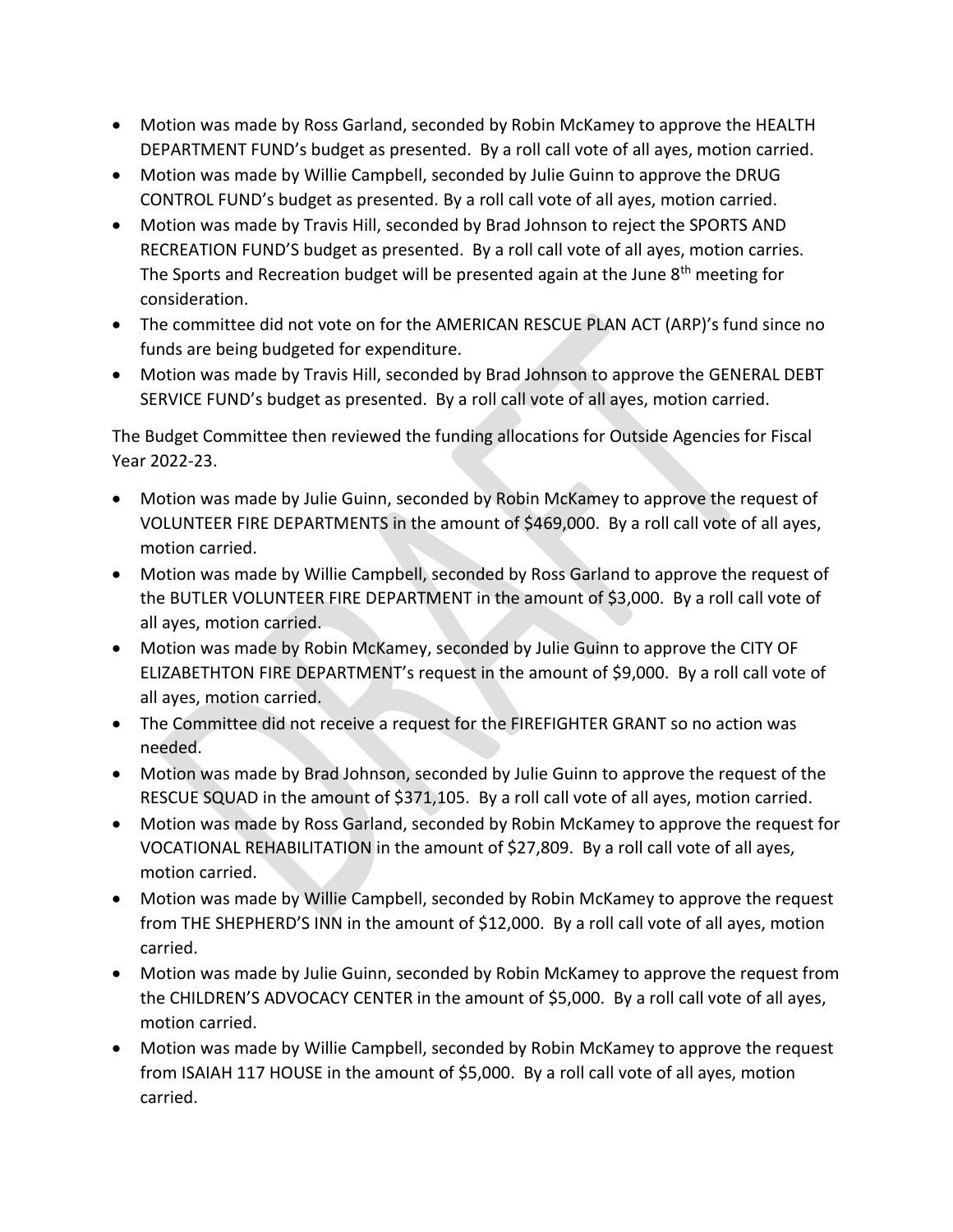- Motion was made by Robin McKamey, seconded by Ross Garland to approve the request from ASSISTANCE & RESOURCES MINISTRIES (ARM) in the amount of \$7,500. By a roll call vote of all ayes, motion carried.
- Motion was made by Willie Campbell, seconded by Julie Guinn to approve the request from SECOND HARVEST FOOD BANK in the amount of \$10,000. By a roll call vote of all ayes, motion carried.
- Motion was made by Julie Guinn, seconded by Robin McKamey to approve the request from LOAVES AND FISHES in the amount of \$12,000. By a roll call vote of all ayes, motion carried.
- Motion was made by Willie Campbell, seconded by Robin McKamey to approve the request from KEEP CARTER COUNTY BEAUTIFUL in the amount of \$5,000. By a roll call vote of all ayes, motion carried.
- Motion was made by Brad Johnson, seconded by Ross Garland to not fund the request from KIDS LIKE US. By a roll call vote of all ayes, motion carried.
- Motion was made by Travis Hill, seconded by Robin McKamey to approve the request from the RED CROSS in the amount of \$2,500. By a roll call vote of all ayes, motion carried.
- Motion was made by Julie Guinn, seconded by Ross Garland to approve the request from APPALACHIAN TAILS RESCUE in the amount of \$12,000. By a roll call vote of 6 ayes and 1 abstain from Robin McKamey, motion carried.
- Motion was made by Travis Hill, seconded by Willie Campbell to approve the request from UETHDA for its housing and neighborhood services program (RSVP program was formerly funded) in the amount of \$4,000. By a roll call vote of all ayes, motion carried.
- Motion was made by Willie Campbell, seconded by Julie Guinn to approve the request from the SENIOR CITIZENS CENTER in the amount of \$26,500. By a roll call vote of all ayes, motion carried.
- Motion was made by Robin McKamey, seconded by Willie Campbell to approve the request from the ELIZABETHTON/CARTER COUNTY LIBRARY in the amount of \$75,000. By a roll call vote of all ayes, motion carried.
- Motion was made by Robin McKamey, seconded by Ross Garland to approve the request from CITY PARKS AND RECREATION in the amount of \$25,000. By a roll call vote of all ayes, motion carried.
- Motion was made by Julie Guinn, seconded by Robin McKamey to approve the request from the BOYS AND GIRLS CLUB in the amount of \$20,000. By a roll call vote of all ayes, motion carried.
- Motion was made by Travis Hill, seconded by Robin McKamey to approve the request from the IMAGINATION LIBRARY in the amount of \$5,000. By a roll call vote of all ayes, motion carried.
- Motion was made by Travis Hill, seconded by Julie Guinn to approve the request for SOIL CONSERVATION in the amount of \$44,000. By a roll call vote of all ayes, motion carried.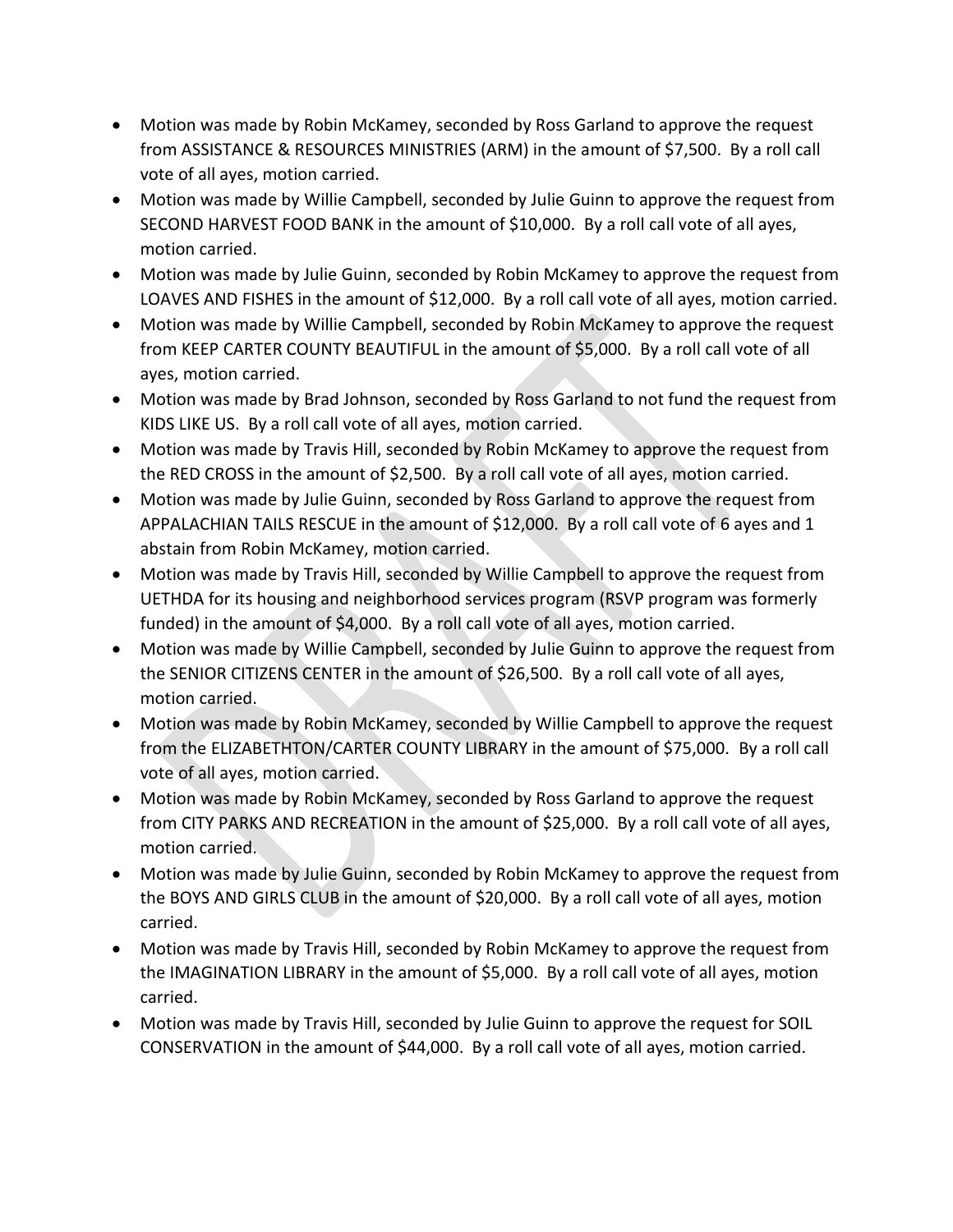- Motion was made by Travis Hill, seconded by Ross Garland to approve the request from the DEPARTMENT OF AGRICULTURE in the amount of \$1,000. By a roll call vote of all ayes, motion carried.
- Motion was made by Ross Garland, seconded by Robin McKamey to approve the request for TOURISM to the Elizabethton / Carter County Chamber of Commerce in the amount of \$225,000. By a roll call vote of all ayes, motion carried.
- Motion was made by Travis Hill, seconded by Robin McKamey to approve the request of the FIRST TENNESSEE DEVELOPMENT DISTRICT in the amount of \$13,015. By a roll call vote of all ayes, motion carried.
- Motion was made by Julie Guinn, seconded by Robin McKamey to approve the request of the AGRICULTURAL EXTENSION in the amount of \$1,500. By a roll call vote of all ayes, motion carried.
- Motion was made by Robin McKamey, seconded by Ross Garland to approve the request of the EAST TN SPAY & NEUTER in the amount of \$2,500 for the benefit of Carter County residents. By a roll call vote of all ayes, motion carried.
- Motion was made by Julie Guinn, seconded by Robin McKamey to reject the request from the ECONOMIC DEVELOPMENT (NeTREP) in the amount of \$15,000. By a roll call vote of all ayes, motion carried. The committee will entertain a request in the future by the newly formed economic development entity.

The committee then reviewed the proposed revenue projections for the County General Fund for the Fiscal Year 2022-23. The property tax revenues were increased slightly due to new housing starts. Robin McKamey made a motion to recognize and to appropriate the proposed funding totaling \$19,584,935. Willie Campbell was second and with a roll call vote of all ayes, motion carried.

A representative from Carter County 911 Emergency District was present to request additional funding over that which was initially allocated which is \$225,000. This is due to a variety of cost and labor increases that are significant. Ross Garland made a motion to increase the allocation to \$245,000. Julie Guinn was second and with a roll call vote of all ayes, motion carried.

The Committee next considered County departmental budgets.

- Motion was made by Willie Campbell, seconded by Robin McKamey to approve the COUNTY COMMISSION's budget as presented. By a roll call vote of all ayes, motion carried.
- Motion was made by Ross Garland, seconded by Robin McKamey to approve the BOARD OF EQUALIZATION's budget as presented. By a roll call vote of all ayes, motion carried.
- Motion was made by Robin McKamey, seconded by Willie Campbell to approve the COUNTY MAYOR/EXECUTIVE's budget. By a roll call vote of all ayes, motion carried.
- Motion was made by Willie Campbell, seconded by Ross Garland to approve the COUNTY ATTORNEY'S budget. By a roll call vote of all ayes, motion carried.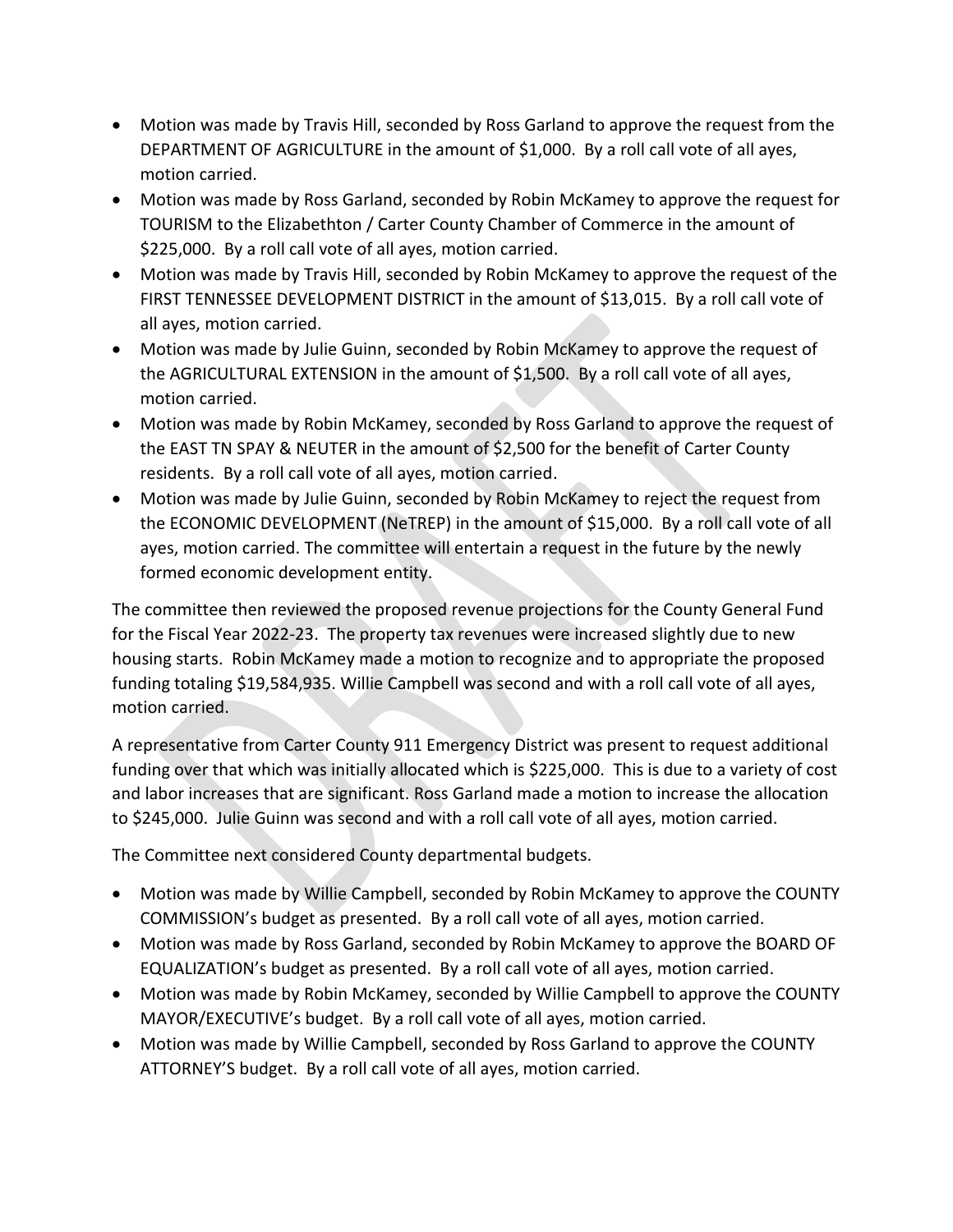- Motion was made by Robin McKamey, seconded by Willie Campbell to approve the ELECTION COMMISSION's budget. By a roll call vote of all ayes, motion carried.
- Motion was made by Ross Garland, seconded by Robin McKamey the approve the REGISTER OF DEED's budget. By a roll call vote of all ayes, motion carried.
- Motion was made by Robin McKamey, seconded by Ross Garland to approve the PLANNING budget. By a roll call vote of all ayes, motion carried.
- Motion was made by Willie Campbell, seconded by Robin McKamey to approve the COUNTY BUILDING's budget. By a roll call vote of all ayes, motion carried.
- With no budget assigned, no action was needed on OTHER FACILITIES.

The committee took a break at 9:17 pm. Travis Hill departed the meeting.

- Motion was made by Travis Hill, seconded Ross Garland to approve the PRESERVATION OF RECORD's budget as presented. By a roll call vote of all ayes, motion carried.
- Motion was made by Ross Garland, seconded by Robin McKamey to approve the FINANCE budget. By a roll call vote of all ayes, motion carried.
- Motion was made by Willie Campbell, seconded by Ross Garland, to approve the PROPERTY ASSESSOR'S OFFICE budget. By a roll call vote of all ayes, motion carried.
- Motion was made by Brad Johnson, seconded by Ross Garland to approve the REAPPRAISAL PROGRAM's budget. By a roll call vote of all ayes, motion carried.
- Motion was made by Julie Guinn, seconded by Brad Johnson to approve the COUNTY TRUSTEE'S OFFICE budget. By a roll call vote of all ayes, motion carried.
- Motion was made by Willie Campbell, seconded by Robin McKamey to approve the COUNTY CLERK'S OFFICE budget. By a roll call vote of all ayes, motion carried.
- Motion was made Ross Garland, seconded by Robin McKamey to approve the ADMINISTRATION OF JUSTICE/CIRCUIT COURT's budget. By a roll call vote of all ayes, motion carried.
- Motion was made by Willie Campbell, seconded by Ross Garland to approve the GENERAL SESSION COURT's budget. By a roll call vote of all ayes, motion carried.
- Motion was made by Ross Garland, seconded by Robin McKamey to approve the DRUG COURT's budget as presented. By a roll call vote of all ayes, motion carried.
- Motion was made by Brad Johnson, seconded by Willie Campbell to approve the CHANCERY COURT's budget. By a roll call vote of all ayes, motion carried.
- Motion was made by Julie Guinn, seconded by Ross Garland to approve the OTHER ADMINISTRATION OF JUSTICE budget. By a roll call vote of all ayes, motion carried.
- Motion was made to approve the SHERIFF DEPARTMENT budget by Willie Campbell, seconded by Julie Guinn. By a roll call vote of all ayes, motion carried.
- Motion was made by Brad Johnson, seconded by Julie Guinn to approve the JAIL budget. During discussion it was confirmed that the budget includes the raise calculation as approved earlier in the year. By a roll call vote of all ayes, motion carried.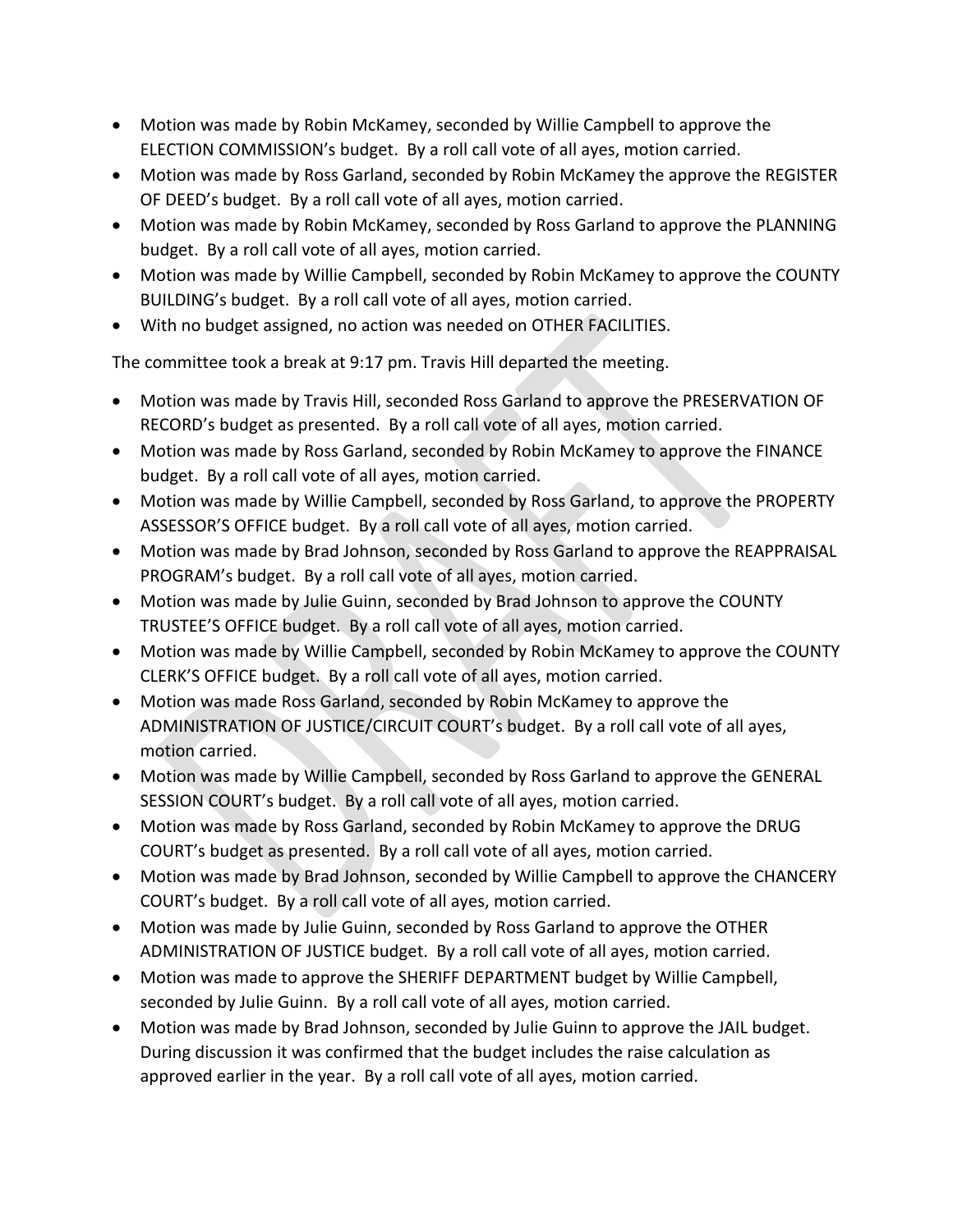- Motion was made by Ross Garland, seconded by Robin McKamey to approve the JUVENILE SERVICES budget. By a roll call vote of all ayes, motion carried.
- Motion was made by Julie Guinn, seconded by Robin McKamey to approve the FIRE PREVENTION AND CONTROL budget. By a roll call vote of all ayes, motion carried.
- Motion was made by Julie Guinn, seconded by Robin McKamey to approve the RESUCE SQUAD budget. By a roll call vote of all ayes, motion carried.
- Motion was made by Willie Campbell, seconded by Julie Guinn to approve the EMERGENCY MANAGEMENT (EMA) budget as presented. By a roll call vote of all ayes, motion carried.
- Motion was made by Ross Garland, seconded by Julie Guinn to approve the INSPECTION AND REGULATION's budget as presented. By a roll call vote of all ayes, motion carried.
- Motion was made by Julie Guinn, seconded by Robin McKamey to approve the COUNTY CORONER/MEDICAL EXAMINER's budget as presented. By a roll call vote of all ayes, motion carried.
- Motion was made by Robin McKamey, seconded by Ross Garland to approve the OTHER PUBLIC SAFE (CIVIL SERVICE BOARD) as presented. By a roll call vote of all ayes, motion carried.
- Motion was made by Robin McKamey, seconded by Ross Garland to approve the PUBLIC HEALTH AND WELFARE (LOCAL HEALTH CENTER) budget as presented. By a roll call vote of all ayes, motion carried.
- Motion was made by Julie Guinn, seconded by Brad Johnson to approve the RABIES AND ANIMAL CONTROL budget as presented. By a roll call vote of all ayes, motion carried.
- Motion was made by Willie Campbell, seconded by Ross Garland to approve OTHER LOCAL WELFARE SERVICES/PAUPER BURIALS as presented. By a roll call vote of all ayes, motion carried.
- Motion was made by Julie Guinn, seconded by Robin McKamey to approve the SENIOR CITIZENS ASSISTANCE budget as presented.
- Motion was made by Brad Johnson, seconded by Ross Garland to approve the AGRICULTURE EXTENSION SERVICE budget as presented. By a roll call vote of all ayes, motion carried.
- Motion was made by Ross Garland, seconded by Robin McKamey to approve the FLOOD CONTROL budget as presented. By a roll call vote of all ayes, motion carried.
- Motion was made by Willie Campbell, seconded by Robin McKamey to approve the OTHER AGRICULTURAL AND NATURAL RESOURCES budget as presented. By a roll call vote of all ayes, motion carried.
- Motion was made by Robin McKamey, seconded by Julie Guinn to approve the VETERAN'S SERVICES budget. By a roll call vote of all ayes, motion carried.
- Motion was made by Willie Campbell, seconded by Ross Garland to approve the MISCELLANEOUS budget as presented. By a roll call vote of all ayes, motion carried.
- A motion was made by Julie Guinn, seconded by Robin McKamey to approve the LITTER AND TRASH GRANT. By a roll call vote of all ayes, motion carried.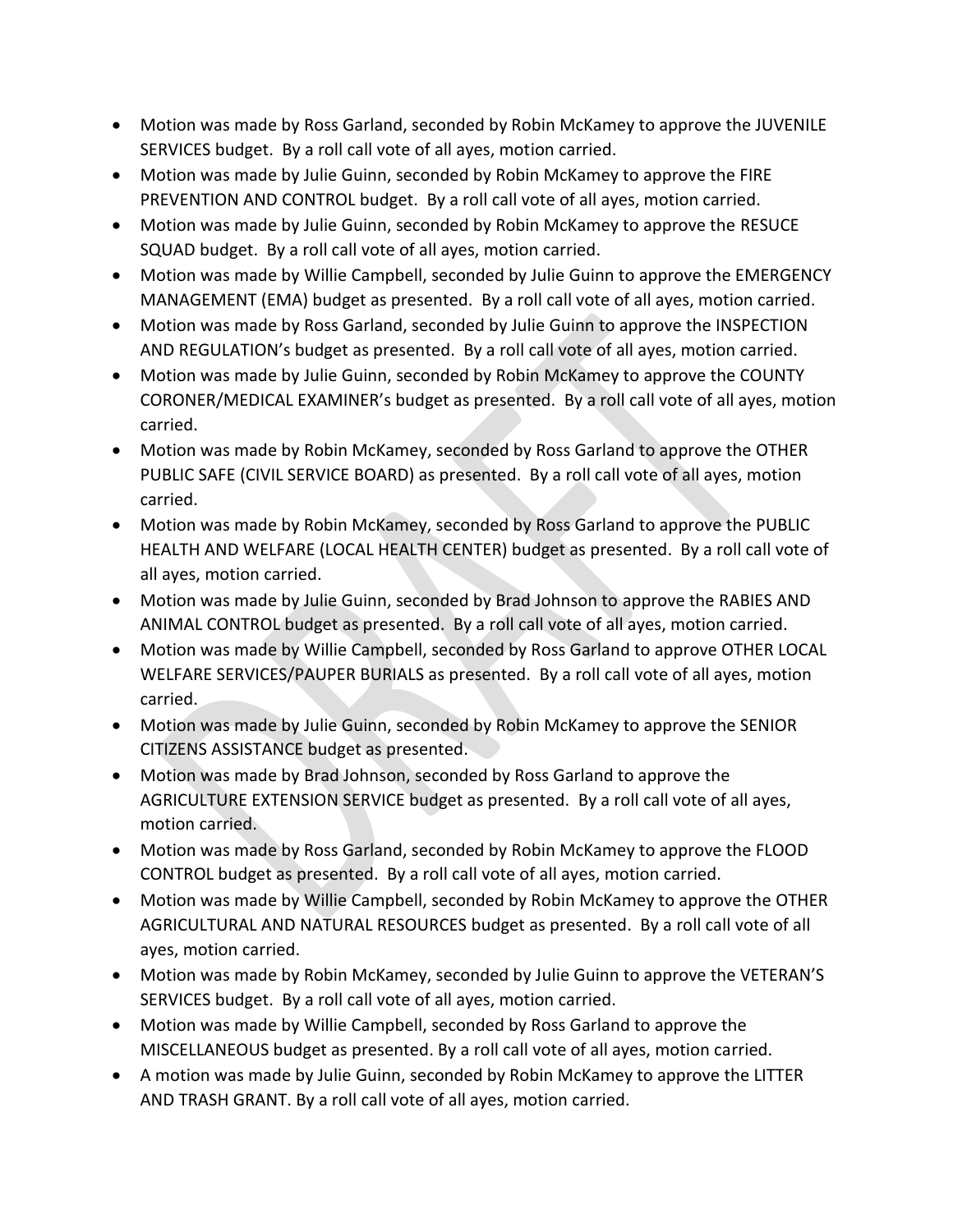The departmental budgets were then finished. Aaron Frazier stated the committee then needed to consider employee raises and the MOE for the school district.

Julie Guinn began by expressing her thoughts that the ARP funds proposed for staff bonuses were for a time period in the past. This is not the same as a raise for current staff members which is now and into the future. Aaron Frazier asked if ARP funds could be used to fund the increases requested by the Volunteer Fire Departments, Rescue Squad etc. This is not possible. It was also noted that TDEC has decreased its funding allocation by \$1 million for the local projects and it may be that the loss of funds is taken out of ARP funds. Mayor Patty Woodby asked that retired employees receive the ARP bonus.

A list of possible scenarios for staff increases was distributed. With the calendar dates next year, Director of Finance Carolyn Watson said that there are 27 pay periods in the fiscal year. Although employees will make the same annual pay, their pay rate will decrease in each paycheck and some may not understand this. Due to the additional payroll, an increase of \$750 in annual pay will generate a very small weekly change in a person's paycheck. The various options were considered.

The Maintenance of Effort amount for the School District was discussed. Carolyn Watson was advised by the Department of Education that the MOE could be lowered by about \$231,000 due to the current year estimated decrease in students. She noted that there is a raise in the current draft of the school budget. The Sheriff deputies get automatic step raises. The jailers just received a pay raise and both the jail and the sheriff employees received retention bonuses. Further is it possible to give different amounts of increases to county employees based on their department.

Julie Guinn then made a motion to provide all County employees a \$1,000 increase for full-time and a \$500 increase for part-time employees, to be funded by a reduction the school's maintenance of effort of about \$231,000, and the rest of the cost being made up by the anticipated surplus in the proposed budget, and any remaining expense to come from Fund Balance. Robin McKamey was second. Willie Campbell abstained. Aaron Frazier, Ross Garland, Julie Guinn and Robin McKamey voted aye. Brad Johnson voted Nay. Motion failed.

Following additional discussion about the Maintenance of Effort, Julie Guinn made a motion to reduce the Carter County School District's Maintenance of Effort funding based on the state's MOE calculation, which is \$231,592. Willie Campbell was second and by a roll call vote of all ayes, motion carried.

The meeting calendar was then reviewed. Parks and Rec and the School Department need to return on the 8<sup>th</sup>.

Aaron Frazier stated that with the imminent departure of Austin Jaynes, a new Vice Chair is needed. Ross Garland nominated Julie Guinn. Willie Campbell nominated Ross Garland. Nominations were closed.